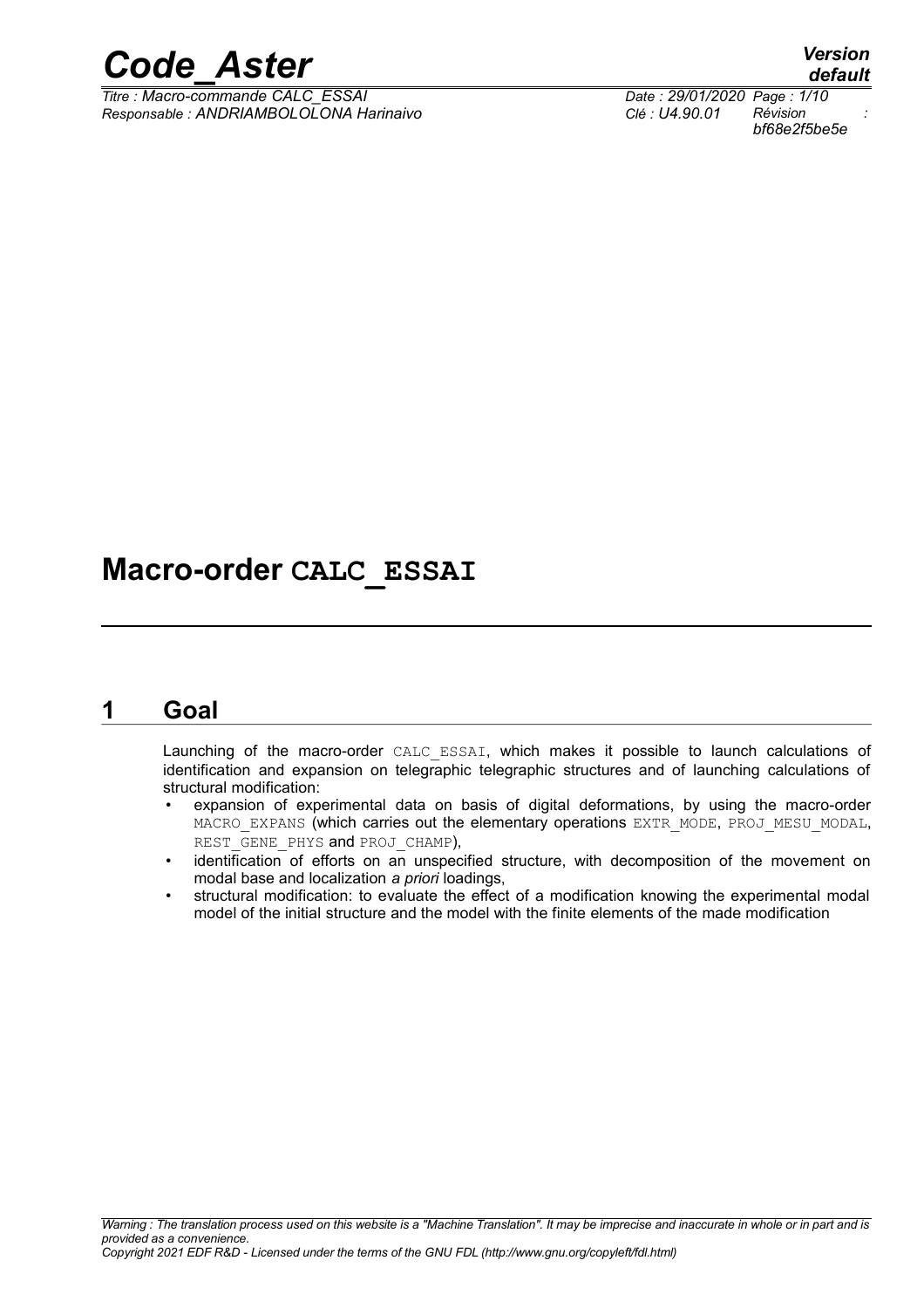## **Code Aster**

Titre : Macro-commande CALC\_ESSAI Responsable : ANDRIAMBOLOLONA Harinaivo

Révision

Date: 29/01/2020 Page: 2/10

Clé : U4.90.01

## **Contents**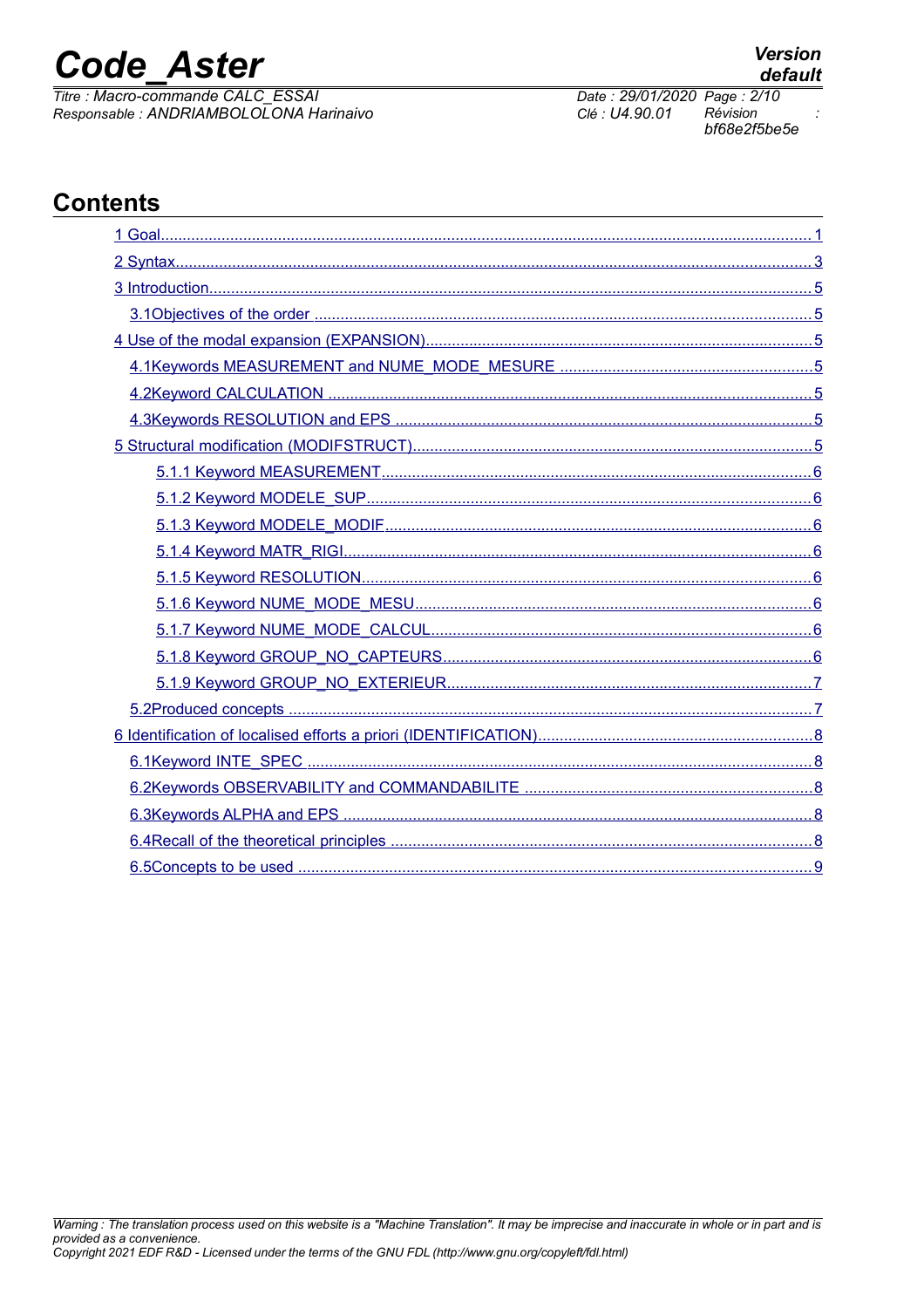*Titre : Macro-commande CALC\_ESSAI Date : 29/01/2020 Page : 3/10 Responsable : ANDRIAMBOLOLONA Harinaivo Clé : U4.90.01 Révision :*

*bf68e2f5be5e*

## <span id="page-2-0"></span>**2 Syntax**

CALC\_ESSAI (

| [mode meca]                               | 1. Expansion of an experimental model on digital basis (MACRO EXPANS)<br>$\Diamond$ EXPANSION = F ( $\Diamond$ CALCULATION = calculation, |             |
|-------------------------------------------|-------------------------------------------------------------------------------------------------------------------------------------------|-------------|
| dyna harmo]                               | $\triangleleft$ MEASUREMENT = measurement,                                                                                                | [mode meca, |
|                                           | $\blacklozenge$ NUME MODE CALCUL = L I,                                                                                                   | $[L_I]$     |
|                                           | $\blacklozenge$ NUME MODE MESURE = L I,                                                                                                   | $[L_I]$     |
| ♦                                         | RESOLUTION $=$ /'SVD',<br>$/$ 'LU',                                                                                                       | [DEFECT]    |
|                                           | # If RESOLUTION = 'SVD',<br>$\lozenge$ EPS = $/0.$ ,                                                                                      |             |
| [DEFECT]<br>$)$ ,                         | /epsilon,                                                                                                                                 | [R]         |
| 2. Structural modification<br>[mode meca] | $\Diamond$ MODIFSTRUCT = F ( $\blacklozenge$ MEASUREMENT = measurement,                                                                   |             |
|                                           | $\blacklozenge$ MODELE SUP = model,                                                                                                       | [model]     |
|                                           | $\blacklozenge$ MODELE MODIF = model,                                                                                                     | [model]     |
|                                           | $\bullet$ NUME_MODE_CALCUL = L_I,                                                                                                         | $[L I]$     |
|                                           | $\blacklozenge$ NUME MODE MESU = L I,                                                                                                     | $[L I]$     |
|                                           | $\triangle$ MATR RIGI = matrix,                                                                                                           | [matr asse] |
|                                           | $\Diamond$ RESOLUTION =/'ES',<br>/ $'$ LMME',                                                                                             | [DEFECT]    |
|                                           | If RESOLUTION = 'LMME',                                                                                                                   |             |
|                                           | $\triangle$ MATR MASS = matrix,                                                                                                           | [matr asse] |
|                                           | $\,$ ,                                                                                                                                    |             |
| If MODIFSTRUCT:                           | $\Diamond$ GROUP NO CAPTEURS = $_F$ ( $\Diamond$ GROUP NO = gr_no,                                                                        | [mode meca] |
| [matr asse]                               | $\bullet$ . NOM CMP = nom cmp,<br>$)$ ,                                                                                                   |             |
|                                           | $\Diamond$ GROUP NO EXTERIEUR = $_F$ ( $\Diamond$ GROUP NO = gr_no,                                                                       | [mode meca] |

*Warning : The translation process used on this website is a "Machine Translation". It may be imprecise and inaccurate in whole or in part and is provided as a convenience.*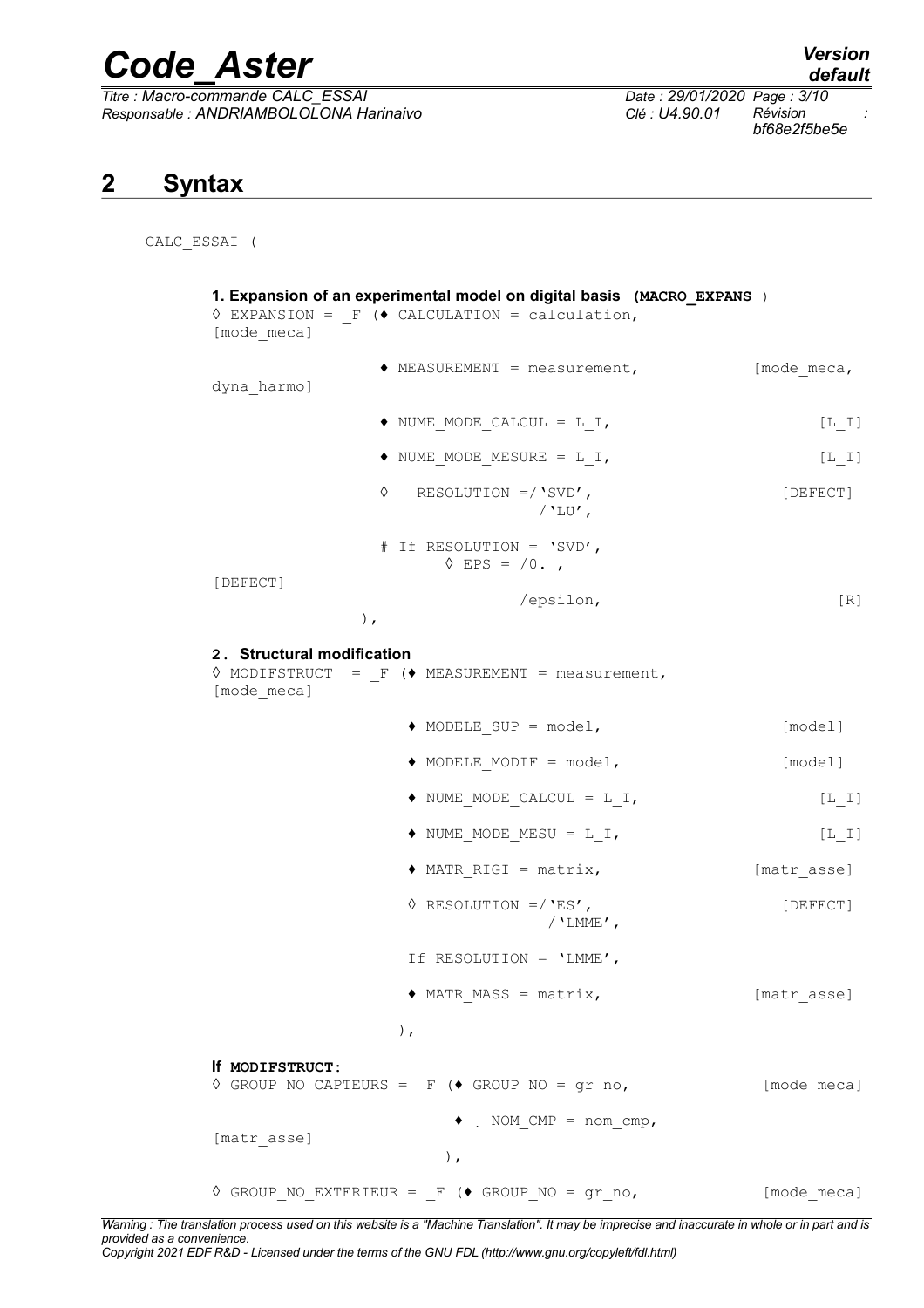| <b>Code Aster</b>                                                                                                                       |                                                                                     |                                               | <b>Version</b><br>default  |
|-----------------------------------------------------------------------------------------------------------------------------------------|-------------------------------------------------------------------------------------|-----------------------------------------------|----------------------------|
| Titre : Macro-commande CALC ESSAI<br>Responsable : ANDRIAMBOLOLONA Harinaivo                                                            |                                                                                     | Date: 29/01/2020 Page: 4/10<br>Clé : U4.90.01 | Révision<br>bf68e2f5be5e   |
|                                                                                                                                         | $\bullet$ NOM CMP = nom cmp,<br>$\,$ ,                                              |                                               | [matr asse]                |
| $\Diamond$ RESU MODIFSTRU = F ( $\Diamond$ MODE MECA = mode,<br>[mode meca]                                                             |                                                                                     |                                               |                            |
|                                                                                                                                         | $\Diamond$ MODEL = model,                                                           |                                               | [model]                    |
|                                                                                                                                         | $\Diamond$ GRID = grid,                                                             | [grid]                                        |                            |
| [nume ddl]                                                                                                                              | $\Diamond$ Digital NUME DDL=,                                                       |                                               |                            |
|                                                                                                                                         | $\Diamond$ MASS MECA = mass,                                                        |                                               | [matr asse]                |
|                                                                                                                                         | $\Diamond$ RIGI MECA = raid,                                                        |                                               | [matr asse]                |
|                                                                                                                                         | $\Diamond$ AMOR MECA = amor,                                                        |                                               | [matr asse]                |
| [macr elem stat]                                                                                                                        | $\Diamond$ MACR ELEM = water caltrop,                                               |                                               |                            |
|                                                                                                                                         | $\Diamond$ PROJ MESU = proj,                                                        |                                               | [mode gene]                |
|                                                                                                                                         | $\vert \diamondsuit$ BASE LMME = ba lmme,<br>$\vert \circ \rangle$ BASE ES = ba es, |                                               | [mode meca]<br>[mode meca] |
|                                                                                                                                         | $\Diamond$ MODE STA = modesta<br>$)$ ,                                              |                                               | [mode stat force]          |
| 5. Identification of efforts with localization a priori<br>$\Diamond$ IDENTIFICATION = F ( $\blacklozenge$ BASE = bases,<br>[mode meca] |                                                                                     |                                               |                            |
|                                                                                                                                         | $\triangle$ INTE_SPEC = intsp,                                                      |                                               | [interspectre]             |
|                                                                                                                                         | $\bullet$ OBSERVABILITY = mode obs,                                                 |                                               | [mode meca]                |
|                                                                                                                                         | $\bullet$ COMMANDABILITE = $mode_{com}$ ,                                           |                                               | [mode_meca]                |
|                                                                                                                                         | ♦<br>EPS = $/0.$                                                                    |                                               |                            |
| [defect]                                                                                                                                | /epsilon,<br>♦<br>ALPHA = $/0.$                                                     |                                               | [R]                        |
| [defect]                                                                                                                                | /alpha,                                                                             |                                               | [R]                        |
| ♦                                                                                                                                       | RESU_IDENTIFICATION = $_F$ ( $\bullet$ TABLE = table,<br>$\rightarrow$              |                                               | [function]                 |
| $\mathcal{C}$                                                                                                                           | ),                                                                                  |                                               |                            |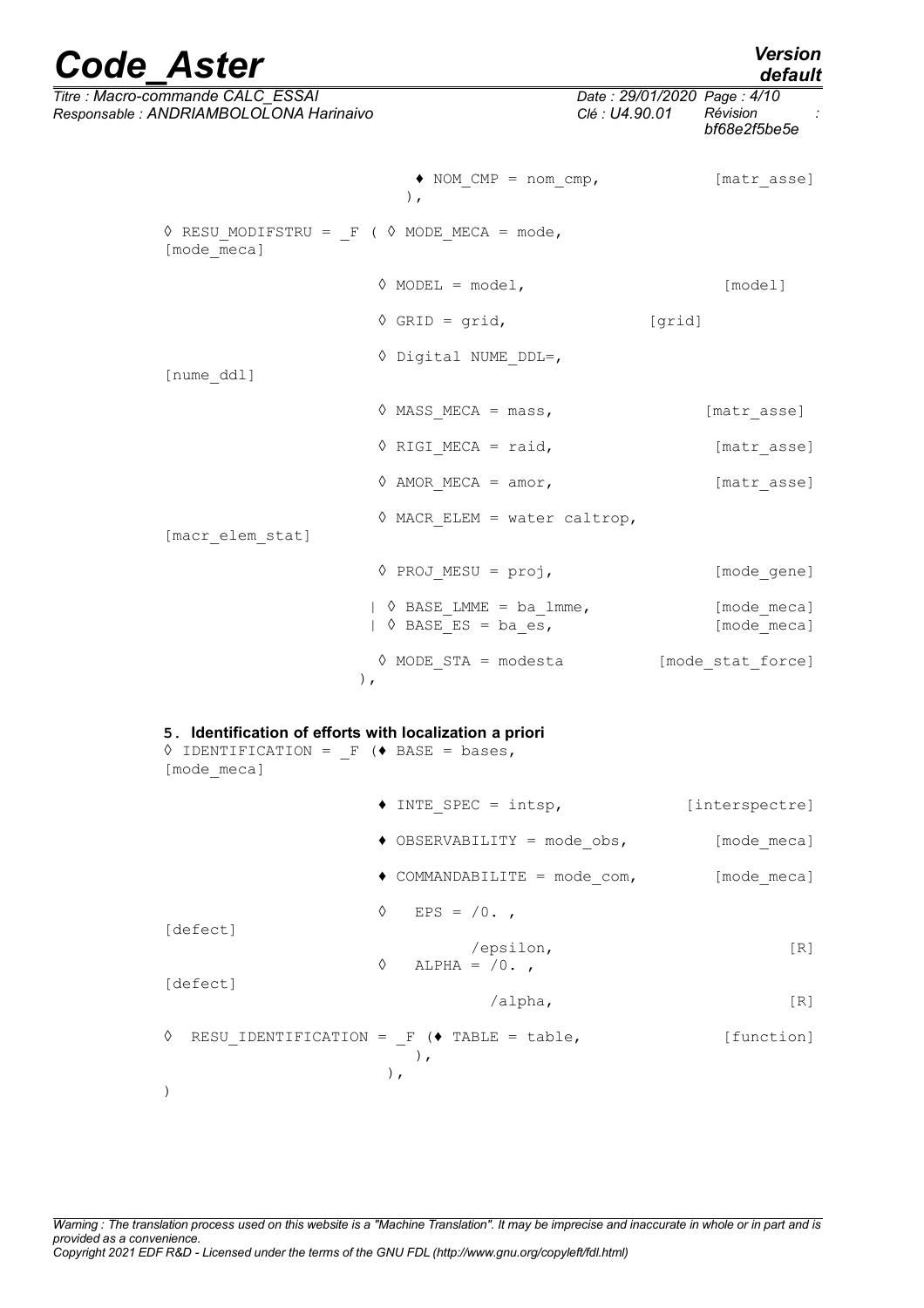$T$ *itre : Macro-commande CALC\_ESSAI Responsable : ANDRIAMBOLOLONA Harinaivo Clé : U4.90.01 Révision :*

*bf68e2f5be5e*

## <span id="page-4-6"></span>**3 Introduction**

### **3.1 Objectives of the order**

<span id="page-4-5"></span>The macro-order CALC\_ESSAI allows to carry out calculations of identification starting from measured data: expansion of experimental data on digital model, identification of efforts, and structural modification.

## <span id="page-4-4"></span>**4 Use of the modal expansion (EXPANSION)**

The mode of use of this option is not very relevant, it is especially useful for the validation. It is preferable, if one wishes to carry out a modal expansion, to use the order directly MACRO\_EXPANS, or the sequence PROJ\_MESU\_MODAL, REST\_GENE\_PHYS and PROJ\_CHAMP.

#### **4.1 Keywords MEASUREMENT and NUME\_MODE\_MESURE**

<span id="page-4-3"></span>♦ MEASUREMENT = measurement,

Concept sd resultat of type mode meca or dyna harmo who contains the modes to be extended on the digital model.

♦ NUME\_MODE\_MESURE = L\_I,

<span id="page-4-2"></span>Allows to select the sequence numbers of the modes which one wishes to extend.

#### **4.2 Keyword CALCULATION**

♦ CALCULATION = calculation,

Concept sd\_resultat of the mode\_meca type which will be the base of expansion. The choice of the base of expansion is important for the quality of the results.

♦ NUME\_MODE\_CALCUL = L\_I,

Allows to select the sequence numbers of the modes which one wishes to use in the base of expansion. It is more interesting to keep only the modes which "resemble" the deformations to extend, the criterion of resemblance which can be obtained by calculation of MAC.

#### **4.3 Keywords RESOLUTION and EPS**

<span id="page-4-1"></span>The expansion consists of the resolution of an opposite problem for the determination of the generalized coefficients PROJ\_MESU\_MODAL. The methods of inversion and coefficients of regularization are detailed in the user's documentation of this operator (cf [U4.73.01]).

### **5 Structural modification (MODIFSTRUCT)**

<span id="page-4-0"></span>This technique of structural modification is based on the method of under-structuring. The first substructure corresponds to the initial structure and the second substructure corresponds to the made modification.

The initial structure is modelled starting from in experiments identified clean modes. The second substructure is modelled numerically by finite elements. Except very particular case, the points of measurement are not at the level of the interface between the initial structure and the modification. It

*Copyright 2021 EDF R&D - Licensed under the terms of the GNU FDL (http://www.gnu.org/copyleft/fdl.html)*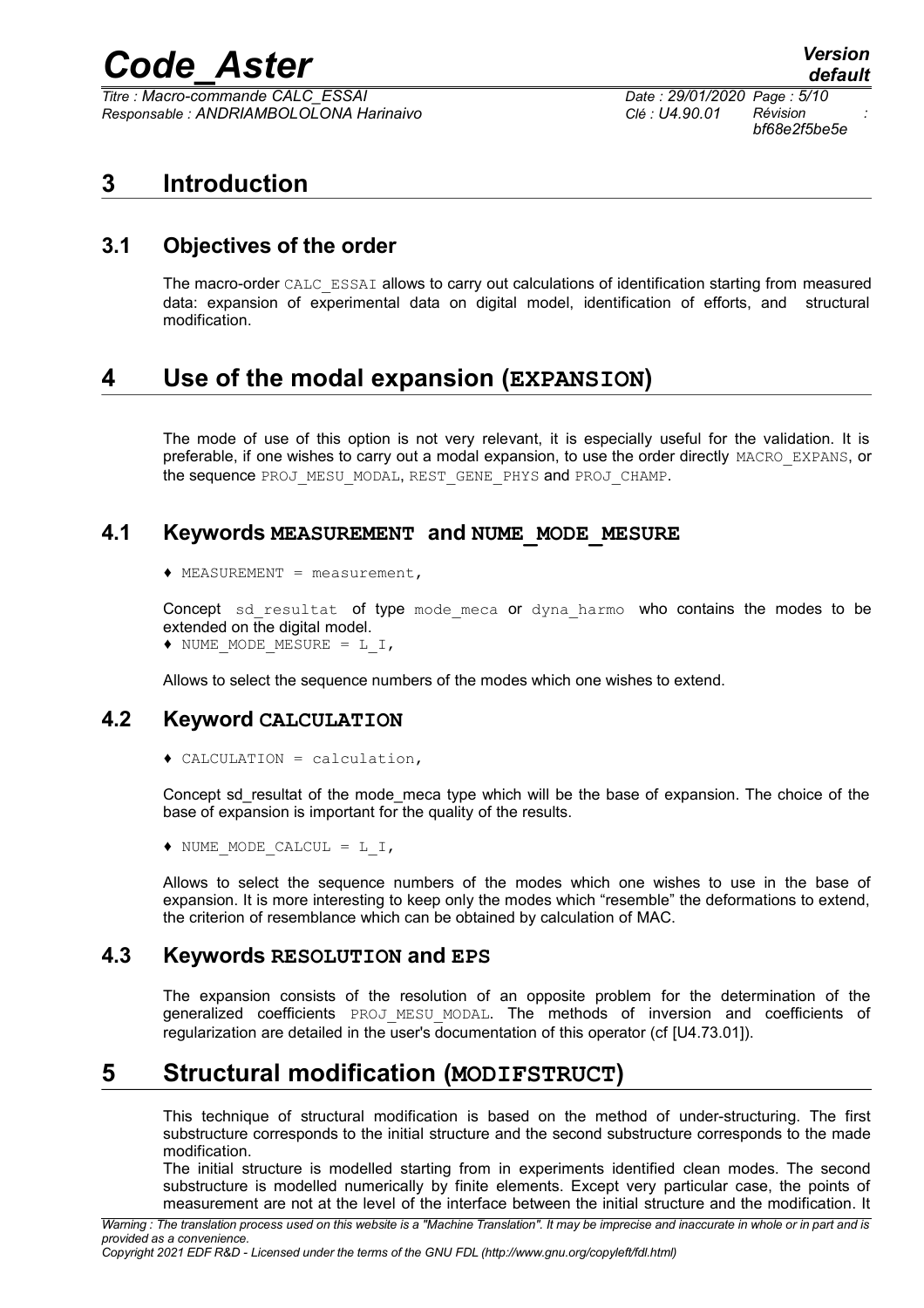*Titre : Macro-commande CALC\_ESSAI Date : 29/01/2020 Page : 6/10 Responsable : ANDRIAMBOLOLONA Harinaivo Clé : U4.90.01 Révision :*

*bf68e2f5be5e*

is thus necessary to pass by an intermediate stage which consists in carrying out an expansion measurement on the degrees of freedom interfaces. This expansion is made via the digital model support. The following paragraphs describe the keywords necessary in CALC ESSAI for this functionality.

More details on the method and the principles of implementation in Code\_Aster are given in U2.07.03 documentation.

#### **5.1.1 Keyword MEASUREMENT**

<span id="page-5-7"></span>♦ MEASUREMENT = measurement [mode\_meca]

<span id="page-5-6"></span>measurement is the name of the concept which contains the identified clean modes.

#### **5.1.2 Keyword MODELE\_SUP**

♦ MODELE\_SUP = model [model]

<span id="page-5-5"></span>Name of the model support on which the base of expansion is built.

#### **5.1.3 Keyword MODELE\_MODIF**

♦ MODELE\_MODIF = model [model]

<span id="page-5-4"></span>Name of the model of the modification made to the initial structure.

#### **5.1.4 Keyword MATR\_RIGI**

◆ MATR RIGI = matrix, [matr asse]

<span id="page-5-3"></span>Matrix of rigidity defined on the model support, necessary for the calculation of the static modes.

#### **5.1.5 Keyword RESOLUTION**

♦ RESOLUTION = /'ES', [DEFECT] /'LMME'

<span id="page-5-1"></span> $\blacklozenge$  NUME MODE CALCUL = L I,  $[l\ 1]$ 

This keyword makes it possible to choose the method used for calculation of the base of expansion. ES corresponds to the static expansion and LMME corresponds to "Room Model Modeshapes Expansion".

#### **5.1.6 Keyword NUME\_MODE\_MESU**

<span id="page-5-2"></span> $\blacklozenge$  NUME MODE MESU = L I,  $[l\ 1]$ 

This keyword makes it possible to select the numbers of the modes to be exploited among the identified clean modes. By default, one takes into account all the clean modes of the concept measures.

#### **5.1.7 Keyword NUME\_MODE\_CALCUL**

This keyword makes it possible to select the numbers of the modes to be used among the vectors of the base of expansion. By default, one takes into account all the vectors of the base of expansion.

#### <span id="page-5-0"></span>**5.1.8 Keyword GROUP\_NO\_CAPTEURS**



*default*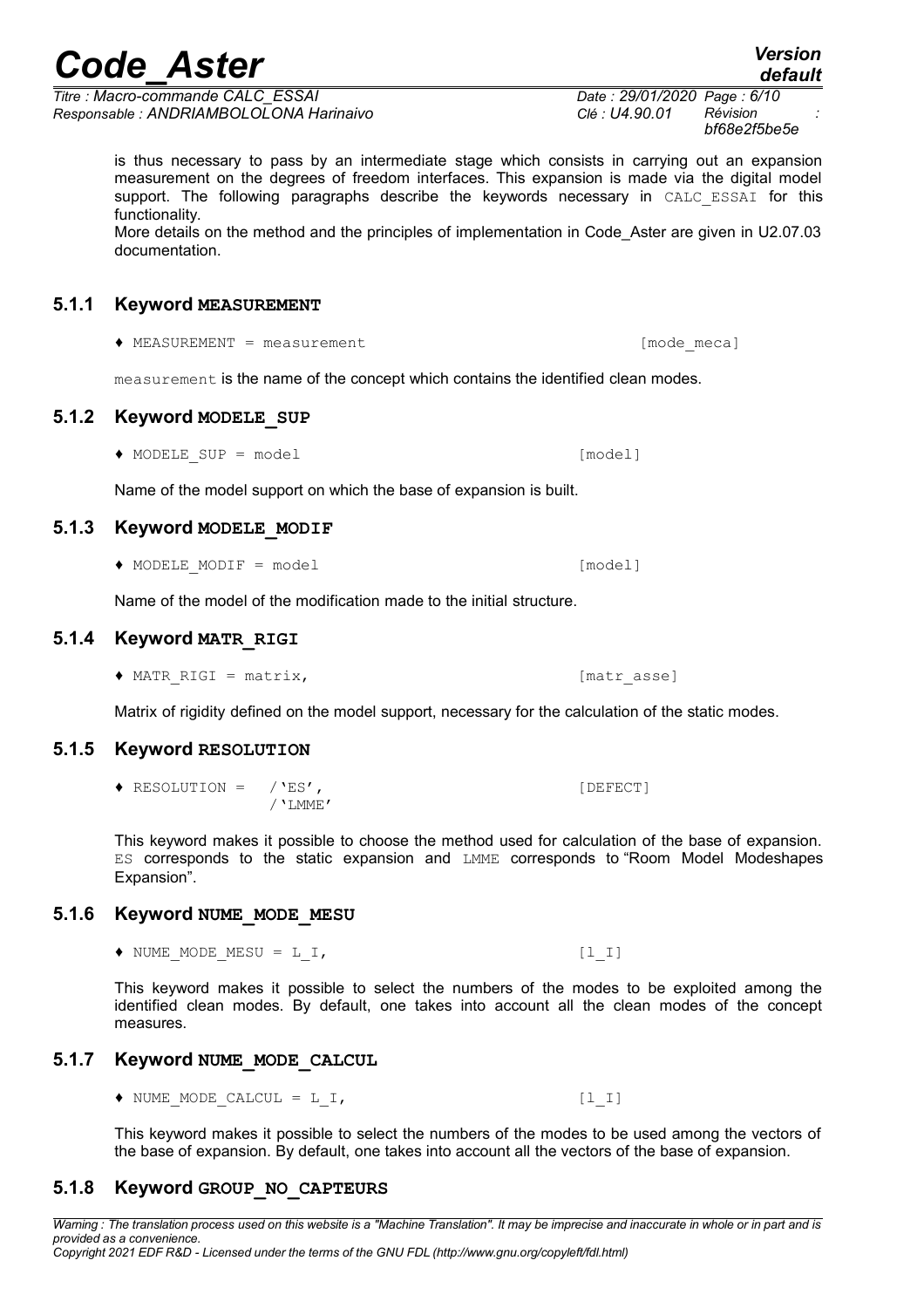|                | <b>Version</b><br>default |                                             |
|----------------|---------------------------|---------------------------------------------|
| Clé : U4.90.01 | Révision                  |                                             |
|                |                           | Date: 29/01/2020 Page: 7/10<br>bf68e2f5be5e |

```
\Diamond GROUP NO CAPTEURS = F ( \blacklozenge GROUP NO = gr_no, [mode_meca]
                         \bullet NOM \overline{MP} = nom \overline{cmp}, [matr asse]
```
This keyword factor makes it possible to select the list of the groups of nodes which will be used for the calculation of the static modes associated with the points of measurement. These groups of nodes are defined on the model support.

#### **5.1.9 Keyword GROUP\_NO\_EXTERIEUR**

<span id="page-6-1"></span> $\Diamond$  GROUP\_NO\_EXTERIEUR = \_F (  $\blacklozenge$  GROUP\_NO = gr\_no, [mode\_meca] ♦ NOM\_CMP = nom\_cmp, [matr\_asse]

This keyword factor makes it possible to define the "external" groups of nodes where will be condensed measured information. These groups of nodes must at least contain the interface between the model support and the model of the modification.

#### **5.2 Produced concepts**

<span id="page-6-0"></span>The user can specify the names of the concepts produced by the interface by informing the keyword factor RESU\_MODIFSTRU. These concepts could then be used for later calculations.

 $\Diamond$  MODE MECA = mode, [mode meca]

mode will be the name of the concept which contains the clean modes of the modified structure.

 $\Diamond$  MODEL = model,  $[model]$ 

model will be the name associated with the model with the modified structure.

 $\Diamond$  GRID = grid, [grid]

grid will be the name of the grid associated with the modified structure.

```
◊ Digital NUME_DDL=, [nume_ddl]
```
digital will be the name of the concept nume\_ddl associated with the modified structure.

```
\Diamond MASS MECA = mass, [matr_asse]
```
mass will be the name of the concept which contains the matrix of mass assembled of the modified structure.

```
\sqrt{RIGI MECA} = raid, [matr asse]
```
raid will be the name of the concept which contains the matrix of rigidity assembled of the modified structure.

```
\Diamond AMOR MECA = amor, [matr asse]
```
amor will be the name of the concept which contains the matrix of damping assembled of the modified structure.

 $\Diamond$  MACR ELEM = macrel, [macr elem stat]

macrel will be the name of the concept which contains the macronutrient where measurement is condensed.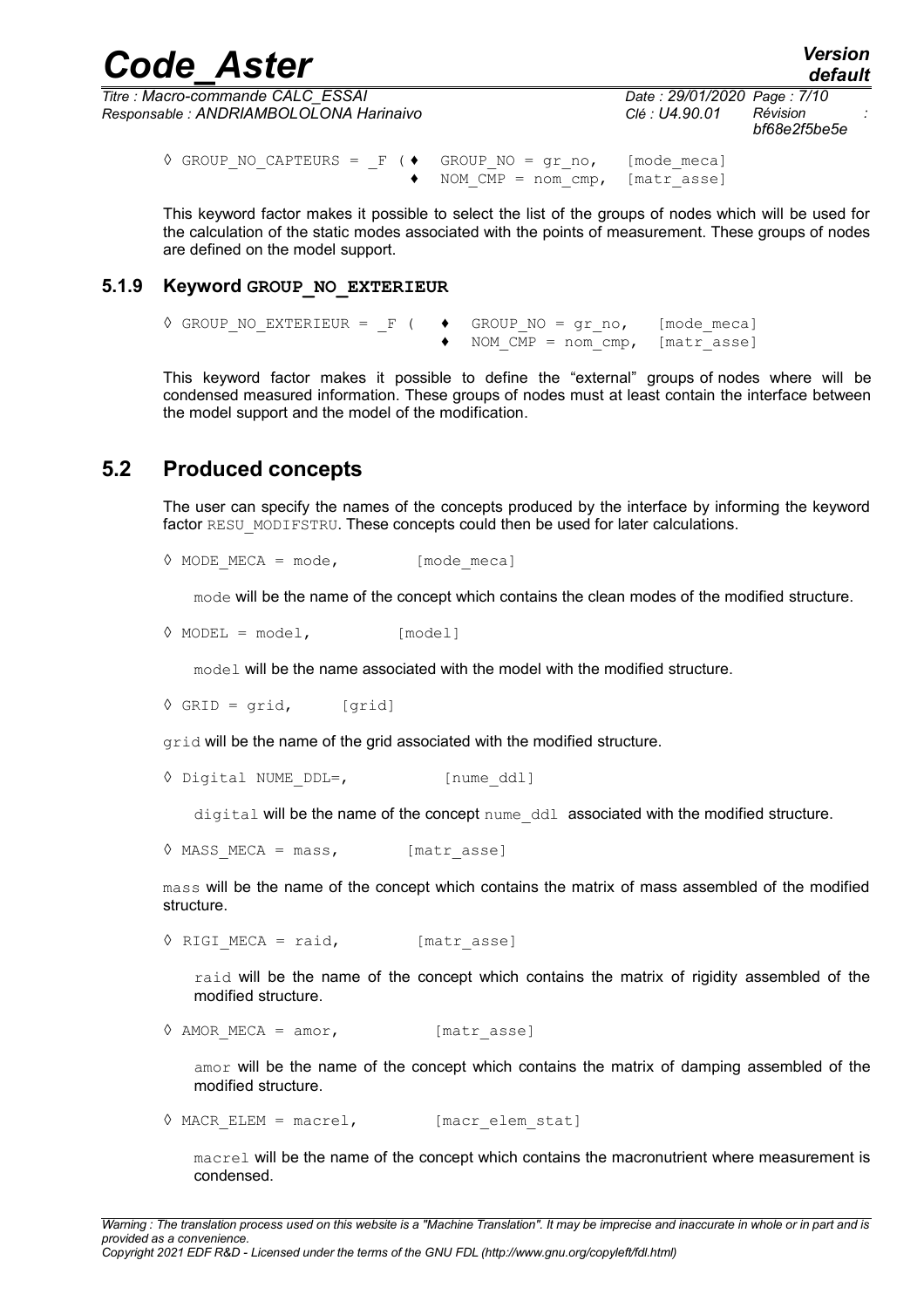*Titre : Macro-commande CALC\_ESSAI Date : 29/01/2020 Page : 8/10 Responsable : ANDRIAMBOLOLONA Harinaivo Clé : U4.90.01 Révision :*

*bf68e2f5be5e*

◊ PROJ\_MESU = proj, [mode\_gene]

proj will be the name of the concept which contains the generalized coordinates of the identified modes relating to the base of expansion.

 $\Diamond$  BASE LMME = balmme, [mode meca]

balmme will be the name of the base of expansion resulting from method LMME.

 $\sqrt[6]{}$  BASE ES = bases, [mode\_meca]

base will be the name of the base of expansion resulting from the static expansion (method ES).

```
\Diamond MODE STAT = modest, [mode stat force]
```
modest will be the name of the concept which contains the static modes associated with the points with measurement.

## <span id="page-7-4"></span>**6 Identification of localised efforts** *a priori* **(IDENTIFICATION)**

### **6.1 Keyword INTE\_SPEC**

<span id="page-7-3"></span>INTE SPEC =  $intsp$ 

Inter-spectrum which will be used as displacements, to find the associated efforts.

#### **6.2 Keywords OBSERVABILITY and COMMANDABILITE**

- <span id="page-7-2"></span>♦ OBSERVABILITY = observ
- $COMMANDABILITY = command$

Concept of the type  $\text{mode\_meca.}$  Correspond respectively to the objects  $\ C\ \Phi$  and  $\ \Phi^T\ B$  described in the section [6.4.](#page-7-0) ON can is to choose one mode meca gross, that is to say to manufacture it with the operator OBSERVATION (U4.90.03).

#### **6.3 Keywords ALPHA and EPS**

- <span id="page-7-1"></span> $\triangleleft$  ALPHA = real
- $EPS = real$

Parameters of regularization. More details section [6.5.](#page-8-0)

#### **6.4 Recall of the theoretical principles**

<span id="page-7-0"></span>The identification of the efforts supposes that one can break up the movement of the structure studied on modal basis:

$$
y(\omega) = [C \Phi] . [Z(\omega)]^{-1} [\Phi^T B] . f(\omega)
$$

In the following equations, one will omit the dependence compared to  $\omega$ .  $\Phi$  is a base of modal deformations associated with the studied structure. In theory, it is the base of the continuous deformations. In practice, one in general uses a base defined on a digital model with a relatively fine discretization. This base can be calculated numerically, or be the result of a modal expansion. The

*Copyright 2021 EDF R&D - Licensed under the terms of the GNU FDL (http://www.gnu.org/copyleft/fdl.html)*

*Warning : The translation process used on this website is a "Machine Translation". It may be imprecise and inaccurate in whole or in part and is provided as a convenience.*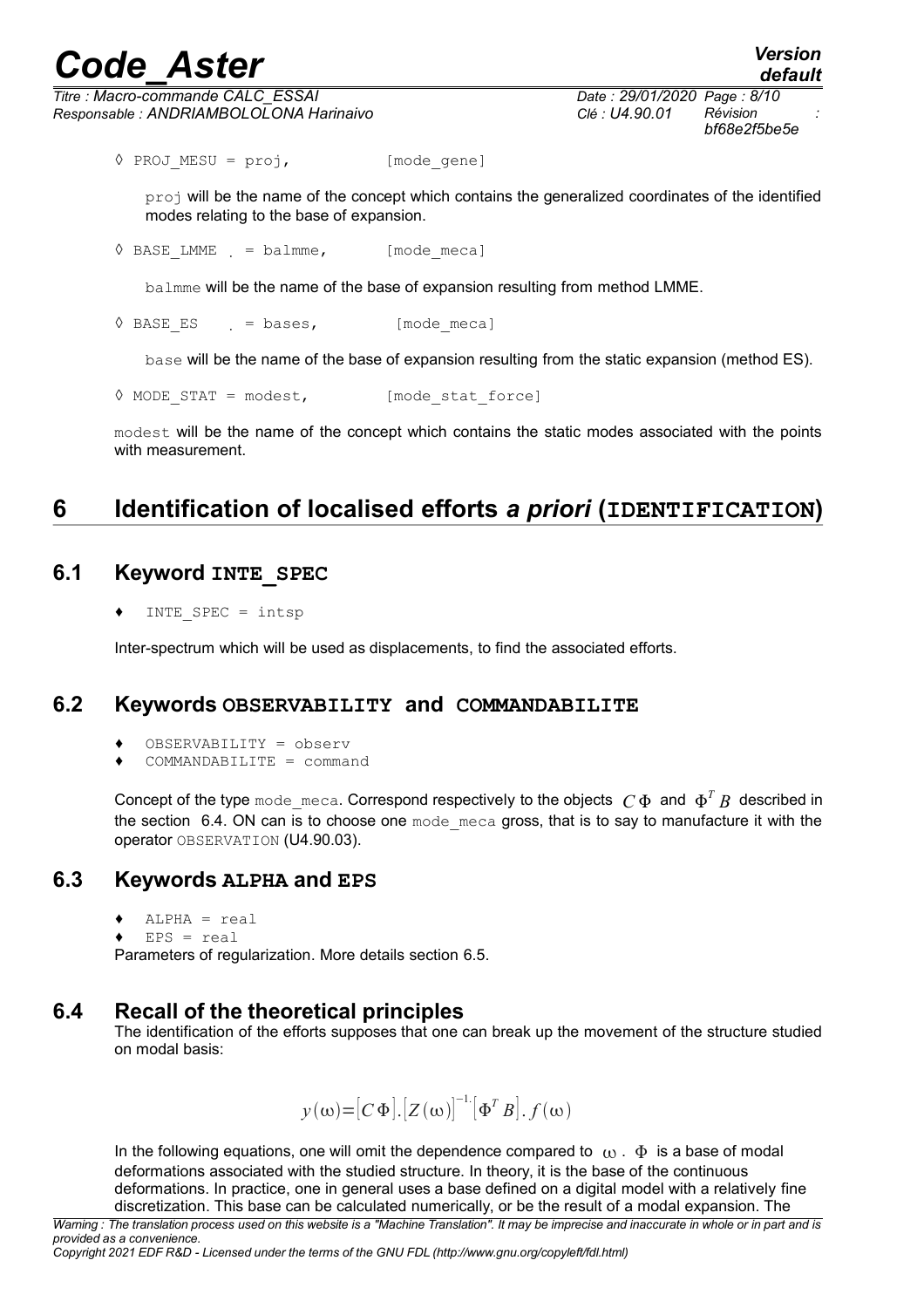*Titre : Macro-commande CALC\_ESSAI Date : 29/01/2020 Page : 9/10 Responsable : ANDRIAMBOLOLONA Harinaivo Clé : U4.90.01 Révision :*

*bf68e2f5be5e*

*default*

operator *C* allows to project this base of deformations on the subspace of the observable degrees of freedom.

The operator *B* allows to project the base of deformations on a set of degrees of freedom called actuators: one finds here one of the fundamental assumptions of the identification: **the identified efforts are located on declared degrees of freedom** *a priori* by the user, as one made to declare the degrees of freedom of measurement (use of the operator OBSERVATION). The objective is of to decrease to the maximum the number of unknown factors to be determined, which makes it possible to avoid the problems of under-determination of the problem. To identify the efforts amounts reversing the system above:

> $f = [\Phi^T B]^{-1} [Z] . [C \Phi]^{-1}$ . *y*( 8-1)

NB: the base  $\Phi$  can be different on the right and on the left from  $Z$ : it is the case when measurements available are deformations. The equation connecting the effort to measurement is written then:

> $f = [\Phi^T B]^{-1} [Z] . [C \Psi]^{-1}$ . ( 8-2)

where the matrix  $\Psi$  is the data of the modes in deformation. Attention however: to write this last equation is an abuse language, because the passage of displacements to the deformations should be normally written in the operator of projection (who, let us recall it, is linear in the case of small deformations), and not while replacing  $\Phi$  by  $\Psi$ . But in practice, a base of modes is often imported

<span id="page-8-0"></span> $\Psi$  directly since the software of measurement.

#### **6.5 Concepts to be used**

Observability and commandability:

The calculation of  $|C\Phi|$  is made within the framework "Definition of the concept of observability", in which one gives the base of modes  $\Phi$ , and an experimental model qu contains the degrees of freedom on which one projects it. One chooses in the degrees of freedom of the experimental model (gathered by groups of node and mesh) the degrees of freedom corresponding to measurement. One can thus choose only one direction if one used during the measurement of the monoaxial sensors. It is in addition possible to carry out a change of reference mark. For more detail, to refer to the documentation of the operator OBSERVATION (U4.90.03).

• **It is important that the nodes the components declared in the inter-spectrum are coherent with the degrees of freedom of the concept of observability**. If the interspectrum is read by LIRE\_INTE\_SPEC (FORMAT = 'IDEAS'), the nodes are defined at the head of each dataset; the table then created by this operator keeps the notations of this file.

The calculation of  $\left\vert \Phi^{T}B\right\vert$  is made within the framework "Definition of the concept of commandability". The choice of the degrees of freedom and the changes of potential reference marks are done according to the same rule.

Each mitre has a button of basic choice, which allows, as for equation 8-2, to use two different bases.

#### Regularization:

The inversion of the transfer transfer function is done in two stages:

 $\bm{\cdot}$   $\;$  inversion of  $\; [C\, \Phi] . \; [Z\, ]^{-1}$  , which makes it possible to calculate the modal efforts,

•  $\;$  inversion of  $\left[ \Phi ^{T}B\right]$  , which makes it possible to calculate the efforts on physical basis. These two stages are done by SVD (SVD of LinearAlgebra, module of python, which calls on a bookstore lapack lite, in the package numpy). It is possible to regularize the inversion in three manners:

- 1) truncation of the SVD (parameter  $\epsilon$ ),
- 2) regularization of Tikhonov (parameter  $\alpha$ ),